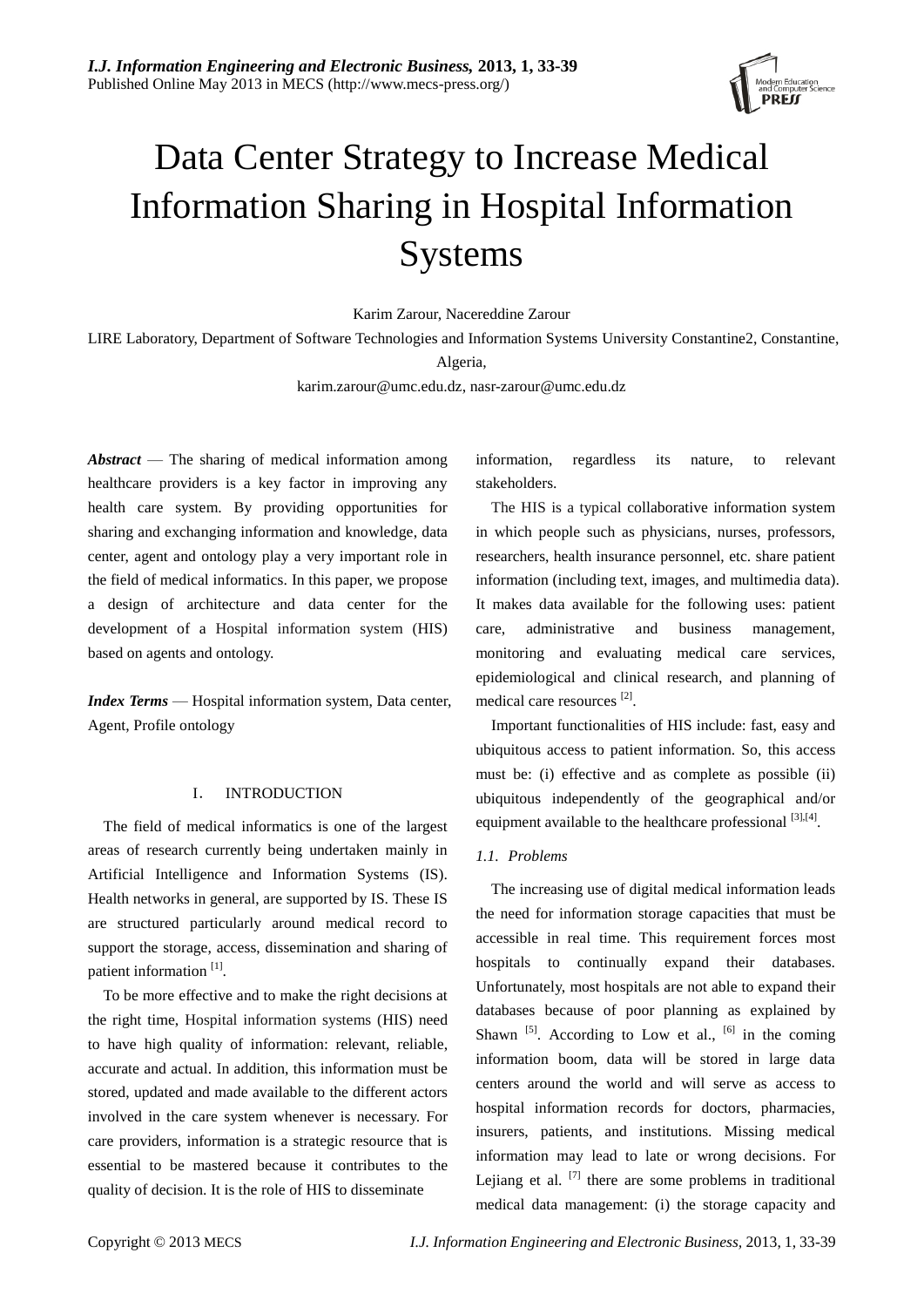quality of electronic files is limited to hardware devices (ii) with quantity of data increase, the speed of the system will slow down, because of channel access mode and the bandwidth (iii) since the current backup mode is simple, it does not fit the security and long-term storage needs of medical files (iv) traditional data storage mode is not conducive to the sharing of resources. Therefore, there cannot be information sharing among all the stakeholders of the medical system throughout the course of a patient's care. It is really difficult and very costly if we adopt the architectures based on mediation<sup>[8]</sup>. Thus, the healthcare domain is facing a crucial problem: it is the design of HIS.

# *1.2. Objective*

Data center has recently emerged as a topic of great interest <sup>[9],[10],[11]</sup>. Choosing a data center is based on: used the platform, the ability to deliver advanced storage solutions and bandwidth. So, any information included in a data center must be available quickly with high-speed internet connections, whatever the circumstances are.

In literature, the term data center is a place where we store servers  $[12]$ , $[13]$ . In our research context, the data center is where the majority of a hospital servers and storage are located. Our data center is classified as CDC (Corporate and Institutionnal DataCenter)<sup>[14]</sup>.

The main objective of this study is to design architecture and data center for the development of a HIS. It aims at improving the sharing and exchange of information in a controlled manner in HIS.

The rest of the paper is organized as follows. The section 2 highlights the types of information in HIS. The section 3 shows the requirements of the proposed architecture. The section 4 presents a generic architecture based data center, agent and ontology. The Section 5 recapitulates the synthesis of this paper and indicates orientations for the future works.

#### II. INFORMATION CATEGORY

Hospital information systems are characterized by their ability to record and transmit information and medical knowledge. The objectives of this information are various; they include patient care, quality assessment, research, epidemiology, planning, management and training. Information flows are manifold. They concern health

functions, logistical and administrative management functions. The nature of the exchanged information is wide. It depends on the actor and his field of activity and the taken action. We classify it into three categories:

- Medical: related to medical information
- Organizational: activities of all actors
- Common: hierarchical roles and functions among all actors

HIS can be characterized by their functions, their types of processed information and their types of the offered services. In order to support patient care and the associated administration, the tasks of HIS are to provide  $^{[15]}$ :

- Information, primarily about patients, in a way that it is correct, pertinent and up to date, accessible to the right persons at the right location in a usable format, and must be correct
- collected, stored, processed, and documented; Knowledge, primarily about diseases but also for example about drug actions and adverse effects-to support diagnosis and therapy;
- Information about the quality of patient care and about hospital performance and costs.

We distinguish between data, information and knowledge. Studnicki et al. [16] give the following distinctions:

- Data are raw facts and statistics that are collected as part of the normal functioning of a business, clinical encounter, or research experiment.
- Information is data that has been processed in a structured, intelligent way to obtain results that are directly useful to managers and analysts. This is often the case once data has been organized in a database management system.
- Knowledge is obtained by IS Architectures using information to explain the context of a problem or situation.

### III. REQUIREMENTS

Medical actors often focus heavily on medical history during consultation of a patient. Indeed, the need for medical data in terms of quantity and quality evolves more. Function key to our approach is to facilitate the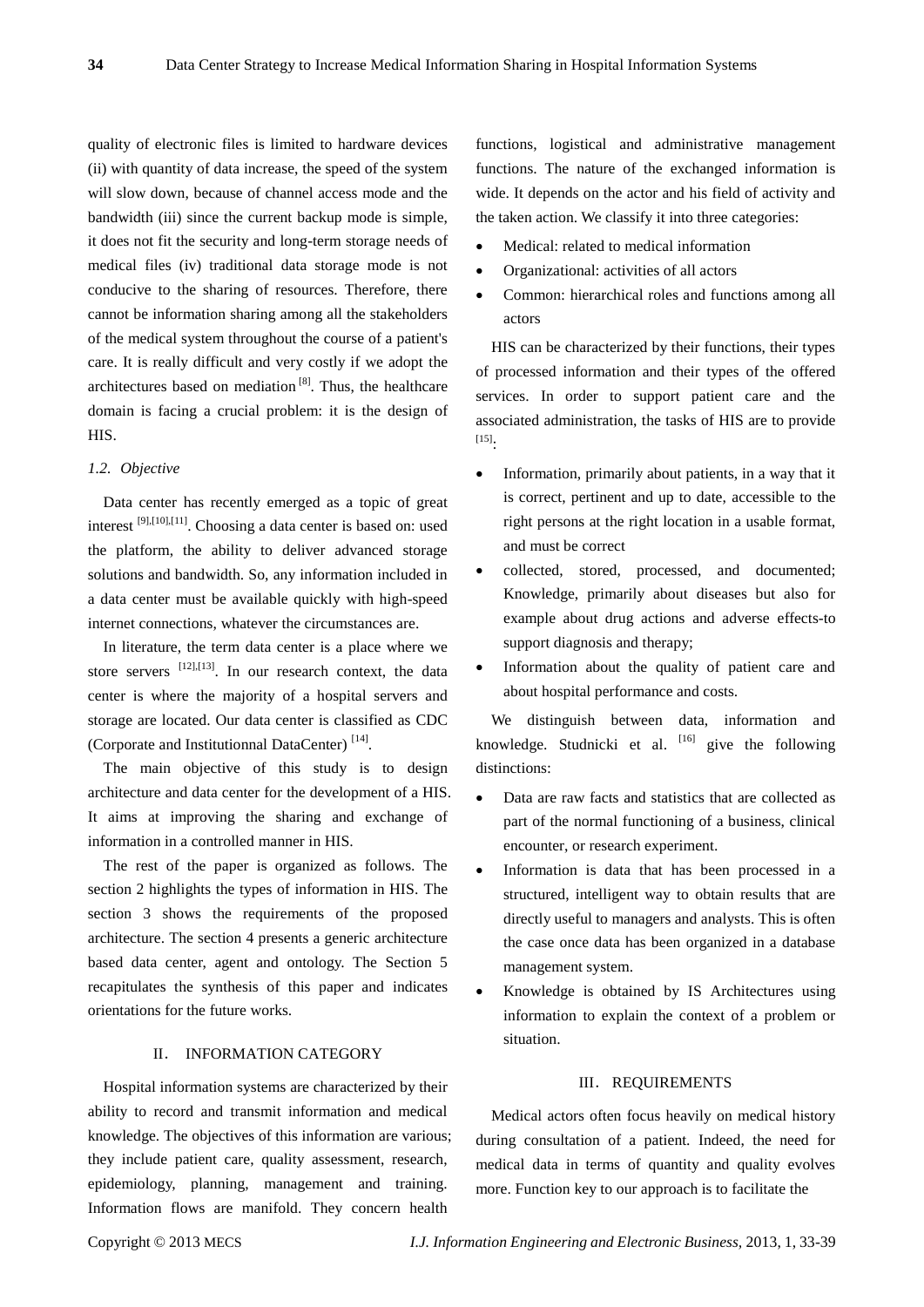sharing of medical information by allowing different actors belonging to the hospital to access medical data. In this respect, our approach should allow:

- Availability, confidentiality and integrity of medical information at any time, in any situation, and anywhere
- Information flow must be controlled
- Providing the right information and knowledge to the right medical actors, in the right form, at the right point in time, in the right location (where actors can use the information to support their tasks), in a form which is comprehensible could greatly enhance taking care of patients.

## IV.THE PROPOSED APPROACH

Our approach consists of proposing a generic architecture to support HIS. It is an architecture-independent platform. This architecture allows the development of a HIS based on data center, agent and ontology. It is capable of making information belonging to each of agents available to other agents. This is also a new manner to fulfill requirements, more adapted to the today's reality through the simplicity of its structure.

In our approach, the mechanism that allows an agent to recognize the actions of other members of his team is based on the message sending.

The behavior of the agent is more organizational in the sense that it knows how to take into account the other members of the hospital's organization and to update its organizational knowledge.

This approach allows providing access to full data useful for providing medical information and for medical care decision-making. It fulfills the following requirements:

- Find data normally recorded about each patient and store it in the appropriate database (e.g. Laboratory Information System database)
- Make available any appropriate part or all of these data, on demand, to medical care providers for patient care and to administration and business offices.
- Make available useful databases for clinical decision making, epidemiological and planning and evaluation of medical care.

In the following, we give a description of the architecture components which is illustrated in fig. 1.



Figure 1: Components of the proposed architecture

#### *4.1 Hospital authorities*

They act on behalf of the hospital. These authorities have a number of powers: recommendation, decision, regulation and sanction. They also ensure some form of control over different actors.

## *4.2 User level*

Each user (actor) belongs to an IS of Hospital. So, the Actors of HIS (doctor, nurse, etc.) are different in terms of forming, competence or task to be carried out. It is necessary to take into account this variety, to offer to the actors the adapted and efficient interaction modes, better diffusion, and data acquisition to interoperate.

### *4.3 Medical agent level*

An agent represents an actor of a HIS that takes care of the patient. It cooperates with other agents of the system to achieve its goals. Agents are linked among them by an inter-professional collaboration. Every agent consults only the information that concerns them according to the access rights, example: only the doctor agent can write a prescription and that the patient agent can have access, the nurse agent can make reports, etc. Every agent (doctor or nurse) has to up to date on all new information, and a part of their function is to inform on every new situation and pathological state of the patient agent. Accordingly, each agent of HIS keeps all information relative to its interventions and activities.

#### *4.3.1. Organization of actors*

The organization is the structuring factor that allows each actor (agent) to know with which other agent it is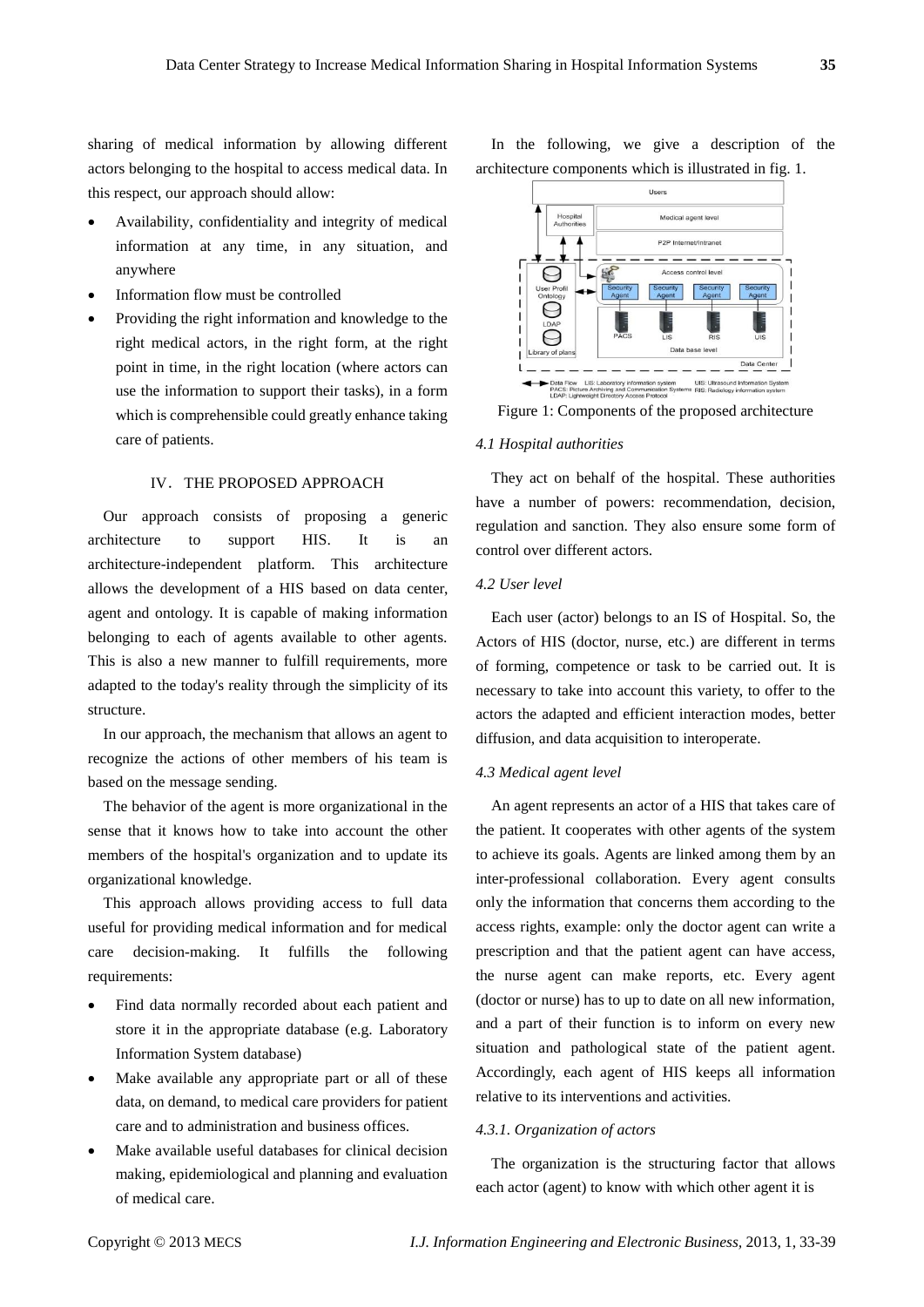likely to interact. It follows a certain simple functional distribution and actors' responsibilities (see fig. 2). Which we find by nature in a medical information system, and which depends on the type of service to be supplied. This functional structure presents certain advantages:

- Respect of the functional hierarchy.
- Cost and reduced number of messages exchanged between various intervenients.
- Easy information exchange.
- Easier cooperative work.



Figure 2: organizational hierarchy

## *4.3.2 Team work*

Group work is by nature in hospitals. A team is a group of medical actors working together to achieve a common goal, putting in synergies their competencies. They were complementary. We followed a model inspired from  $[17]$ . The team is an organization. The members of this organization are agents. These agents have collaborative behavior that takes into account the other team members according to the roles that they play. The team is hierarchical. There is a relationship of subordination among roles. This allows an agent to know his superiors and subordinates. A team may reach several common goals. Each team member intervenes to reach a common purpose.

#### *4.4. Network structure*

On the cost and performance side, Peer to Peer (P2P) decentralized networks have several advantages over traditional client-server platforms. P2P networks have advantages on redundancy, robustness, performance and scalability. In our architecture each agent belonging to the HIS is a peer of the P2P network. Each peer controls and maintains its own data. This data can be solicited by other peers. On the other hand, data center represents a common model of sharing data and information. We know that the strength of P2P technology is that it allows the addition or deletion of a peer without degrading the whole system. This is a facility of our system too, during operation agents can be added or removed. Furthermore, the agents do more than file sharing, but rather they interact with each other. Another essential point is to facilitate collaborative work. The use of these tools (groupware, calendaring, etc.) allows geographically-distant actors to work as a team.

In the context of our research, the sharing of information is the basis for the care organization. For each agent (doctor, nurse, lab technician, etc.) the role is foremost to circulate information.

#### *4.5. Data center*

In order to make optimal use of medical data, hospitals require well-designed IS. Now a growing collection of technological resources exists for developing effective IS for hospitals. The data center is one of these technologies.

The main advantage of using a data center resides in the consistency of data in the proposed system. These data can be secured during the exchange process, well as in the rapidity of access to information from the appropriate data, independently of the source system. In addition, this solution allows overcoming our first difficulties, exchange and sharing of medical information, to avoid that each peer of the network has to manage too many proprietary interfaces. The benefits of using a data center for HIS are:

- A variety of data sources can be integrated within a HIS
- Reducing medical errors and time saving
- Reducing redundancy of tests and patient mobility
- Collaboration between medical actors and between them and their patients, since information sharing is easy
- It makes backups of data easier to maintain, so catastrophic data loss is more easily remedied

Among reasons that have pushed us towards data center:

- Shared databases very numerous quickly become too complex to manage and access
- Modify its contents in a collaborative way
- Network bandwidth is usually high
- Communicate and broadcast information quickly

#### *4.5.1. Access control level*

Each actor has his own credential key automatically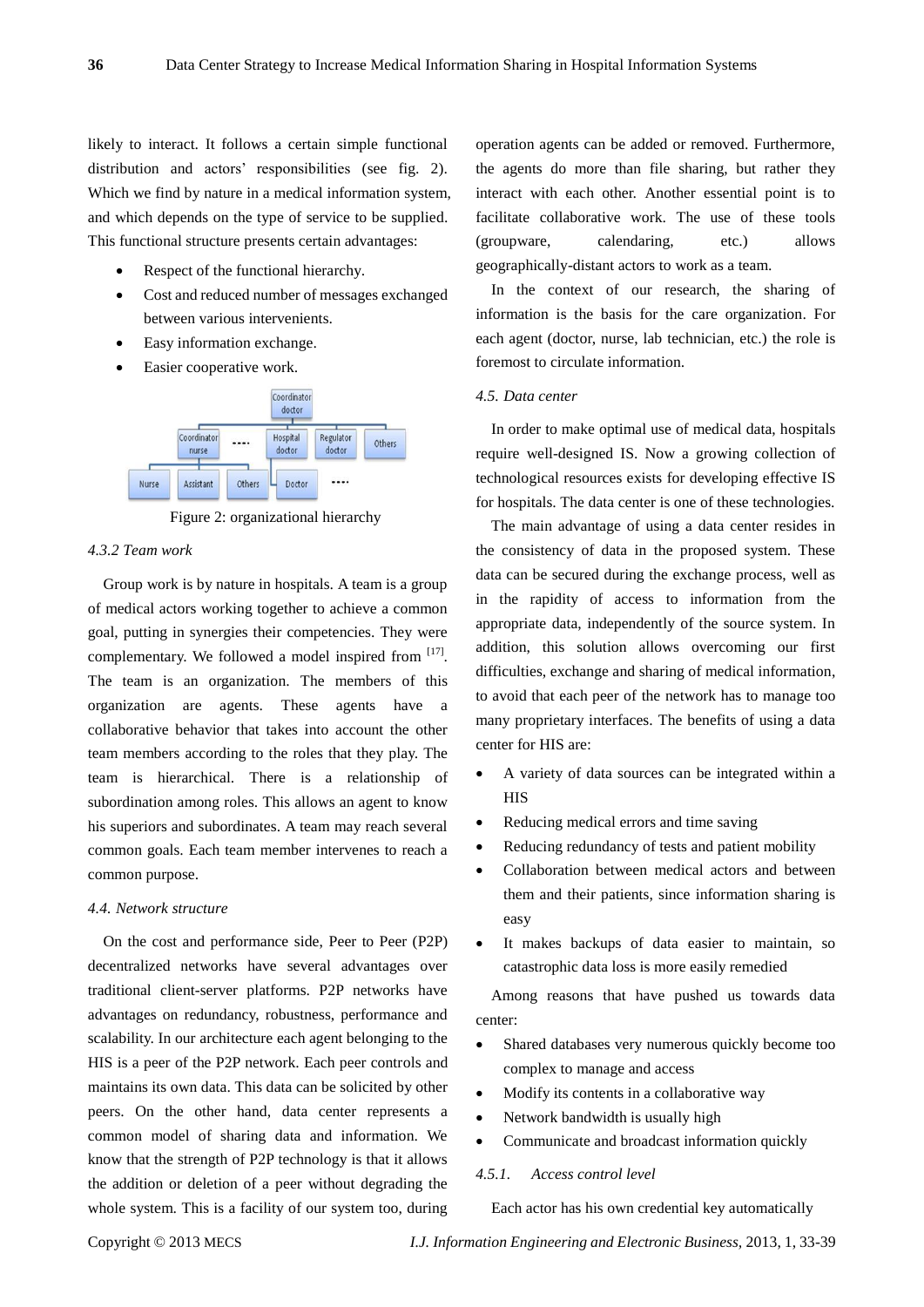generated and delivered by the hospital authorities to access the web portal. On the other hand, they supply a username and password to different actors from the hospital to access data. Database must be associated with access control for designated agents (actors) or groups of agents having the right to read the content of the folder and to add information in a systematic way or using some conditions. Here we mean by group of actors the team that will take care of a patient. Any other agent that does not have these rights must not have access to information. It should be noted that direct access to medical records is simple in principle, but sometimes complex when it is applied in real life.

The safety methods means proposed in the previous section are not sufficient. A better protection is possible when we consider the profiles of health actors defined in User Profile Ontology (UPO). This ontology plays the role of an access control model based on profiles. For each profile, we associate permissions represented by access rights.

### *4.5.2. Security agent*

This agent must manage all associated databases in the data center to make their manipulation uniform. Also, the security agent manages data security and protection of privacy of patients and actors (confidentiality). Thus, it uses authentication and encryption mechanisms. It controls all the formulated queries to databases (radiology data, laboratory data, etc.). The solution of the security agent allows full control of agents, the voluntary or involuntary access to shared medical records which may contain sensitive data. The authentication system allows agents to prove easily their identities and get access to shared databases without threatening the security of HIS. Security agent has the advantage of supporting the adaptability, reuse and independence.

## *4.5.3. Database level*

Each IS (radiology, laboratory, etc.) of the hospital is represented by a dedicated medical database. At this level, this is to ensure the entire life cycle of stored medical data of patients. Each database is not only a trace of information, but also a tool for communication, information and coordination between the different structures of the hospital to taking care of patients.

## *4.5.4. User Profile Ontology*

The purpose of any health institution is to increase health quality and to decrease access errors of medical information. Our approach is to build a specific ontology. This ontology allows presenting necessary knowledge which guarantees the coherence of integrity of the health actors' profile. The purpose of UPO is to improve safety of medical data by reducing and controlling the access to database. UPO groups the terms relative to profile of the different actors of HIS in a formal way. This ontology allows the hospital authorities according to the profile of the appropriate actors to control access of hospitals databases. Their profiles are saved and continually updated by the hospital authorities.

## *4.5.5. LDAP directory*

It is used to store identification data. This choice is based on: (i) quick access (ii) it is easy to maintain copies (iii) directory is designed to receive many more requests for reading as for writing.

## *4.5.6. Library of plans*

It contains (i) a set of plans directed by the global purpose (taking care of patients) and sub-purposes (care of the sick, therapy, etc.) useful for the processes of planning and negotiation. These two concepts are the subject of our forthcoming article. (ii) A set of information necessary for actors to realize their tasks. Every plan is characterized by the actions to be executed and the resources to be used (see fig. 3).



Figure 3: The action plans

## *4.6 Data exchanges*

XML provides a freely available and widely transportable methodology for well-controlled data interchange in HIS. XML can be used to represent the information exchanged among agents (the possibility of using standards like HL7 v3 message (Health Level 7),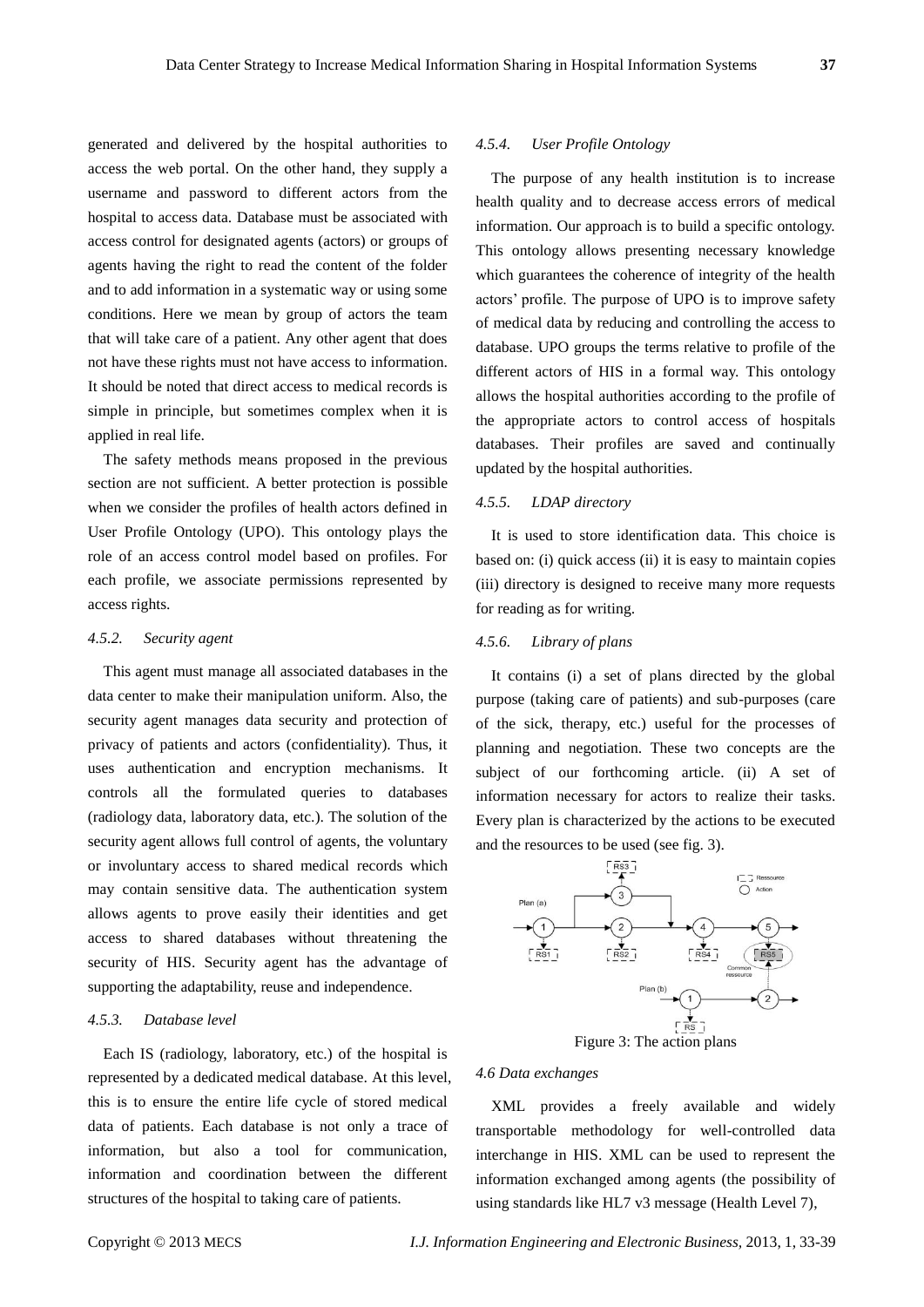CDA (Clinical Document Architecture), DICOM (Digital Imaging and Communications in Medicine), etc. encoded in XML) via a standard communication language. The following example illustrates the use of XML.

```
<report>
<patient>
<firstNameP>Hamoud</firstNameP>
<lastNameP>Fares</lastNameP>
<sexP>Male</SexP>
…
</patient>
<clinicalExamination>
<weight>70kg</weight >
<pressure>14-9</pressure >
<fever>37</fever>
</clinicalExamination>
<conclusion>
<efr>EFR normal</efr>
<ecg>ECG normal</ecg>
</conclusion>
```
#### … </report>

## V. CONCLUSION AND FUTURE DIRECTIONS

In this paper, we have presented a new architecture for development of HIS based on data center, agent and ontology. This architecture improves access and sharing of medical information among medical actors. This approach allows: (i) being updated medical information from patients (ii) make data available to those trying to improve medical knowledge, the practice of medicine, and the education of healthcare providers (iii) accurate locating of data. Some HIS requirements such as interoperability have not been handled at this study stage.

The outline of the architecture can be seen as a basis for further research, in order to develop such implementation in the real environment. Subsequently, we intend to complete this work with a case study to evaluate our researches.

## ACKNOWLEDGEMENTS

The authors would like to thank the reviewers for their time spent on reviewing our manuscript and their comments helping us improving the manuscript. This research is partially supported by the CNEPRU project under the number B\*00920100175.

## **REFERENCES**

[1] Zarour, K. and Zarour, N. (2012). "A Coherent Architectural Framework for the Development of hospital Information Systems", Applied Medical Informatics, 2012, 31(4): 33 - 41.

- [2] Zou, X., Dai, Y., Doebbeling, B., and Qi, M. (2007). ―Dependability and Security in Medical Information System", HCII, 2007:549-558.
- [3] Fonseca, J. M., Mora, A. D., and Ana Marques, C. (2005)."A Multi-Agent Information System For Bioprofile Collection", CIMED, Portugal, 2005.
- [4] Appari, A. and Eric Johnson, M. (2010). "Information security and privacy in healthcare: current state of research", Int. J. Internet and Enterprise Management, 2010, 6(4):279–314.
- [5] Reichart W. (2008). The Data Center Now the heart of the hospital? [cited 2012 Dec 14]. Available from www.healthcaredesignmagazine.com/article/data-ce nter-now-heart-hospital
- [6] Low, C. and Hsueh Chen, Y. (2012). "Criteria for the Evaluation of a Cloud-Based Hospital Information System Outsourcing Provider", The Journal of Medical Systems, 2012;36:3543-3553.
- [7] [Guo,](http://www.researchgate.net/researcher/69889084_Lejiang_Guo/) L., [Chen,](http://www.researchgate.net/researcher/70315014_Fangxin_Chen/) F., [Chen,](http://www.researchgate.net/researcher/75058284_Li_Chen/) L. and [Tang,](http://www.researchgate.net/researcher/69962215_Xiao_Tang/) X. (2010). ―The building of cloud computing environment for e-health", In proceeding of: E-Health Networking, Digital Ecosystems and Technologies (EDT), International Conference on, 2010: 89-92.
- [8] El Azami, I., Ouçamah, M. and Tahon, C. (2012). "Integrating Hospital Information Systems in Healthcare Institutions: A Mediation Architecture", The Journal of Medical Systems, 2012;36:3123-3134.
- [9] Srikanth, K. et al. (2009). "The Nature of Datacenter Traffic: Measurements and Analysis", IMC, 2009:202-208.
- [10] El-Khameesy, N. and Abdel Rahman Mohamed, H. (2012). "A Proposed Virtualization Technique to Enhance IT Services", IJITCS, 2012, 4(12):21-30.
- [11] Liu, W., Shi, F., Du, W. and Li, H. (2011). "A Cost-Aware Resource Selection for Data intensive Applications in Cloud-oriented Data Centers", IJITCS, 2011, l3(1):10-17.
- [12] Cisco Data Center Infrastructure 2.5 Design Guide. (2007). [cited 2012 Nov 05]. Available from http://www.cisco.com/application/pdf/en/us/guest/n etsol/ns107/c649/ccmigration\_09186a008073377d.p df